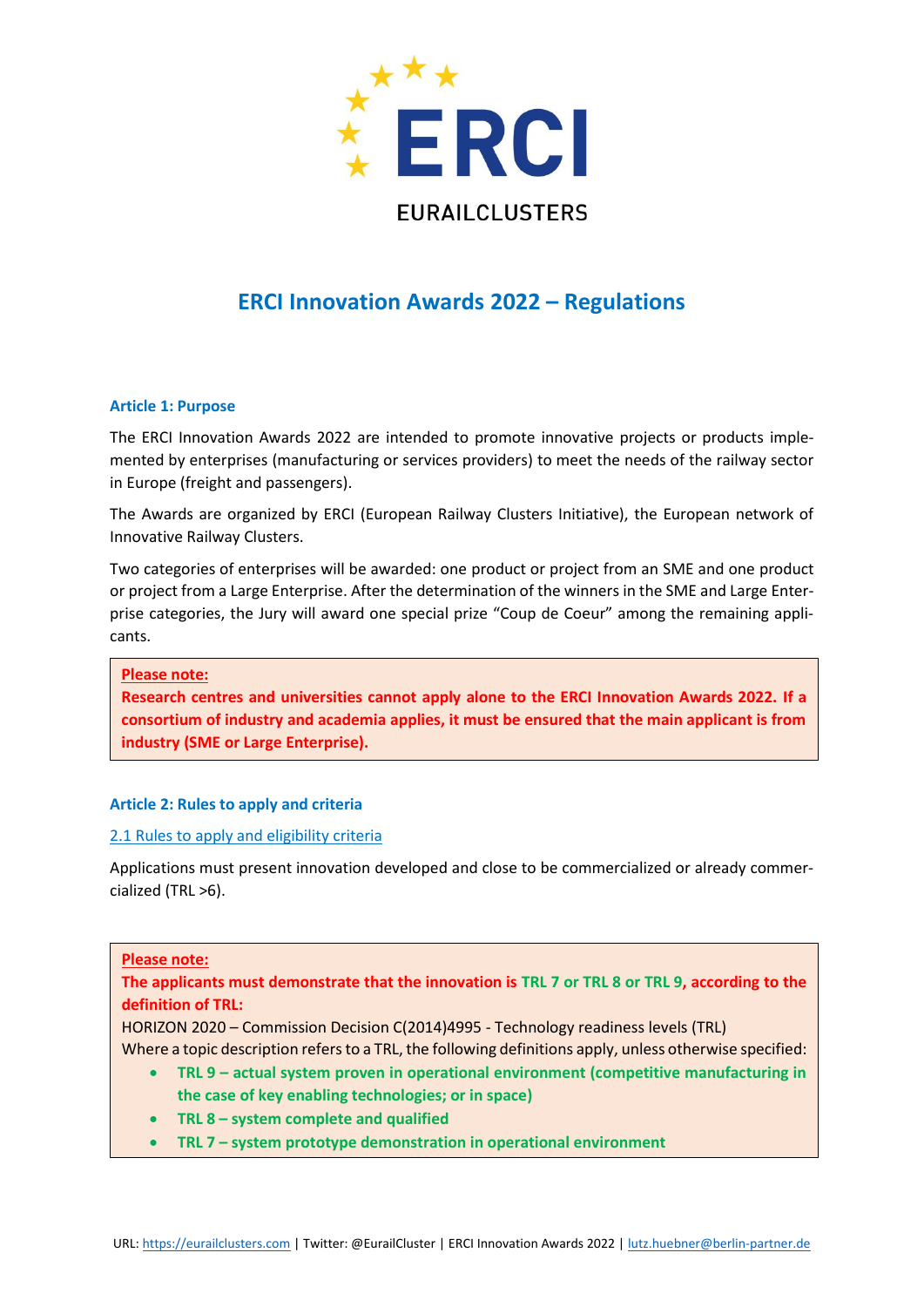

# **EURAILCLUSTERS**

- TRL 6 technology demonstrated in relevant environment (industrially relevant environ**ment in the case of key enabling technologies)**
- **TRL 5 – technology validated in relevant environment (industrially relevant environment in the case of key enabling technologies)**
- **TRL 4 – technology validated in lab**
- **TRL 3 – experimental proof of concept**
- **TRL 2 – technology concept formulated**
- **TRL 1 – basic principles observed**

Candidates for the Awards must send by e-mail their applications filled in English to the cluster of the country or region in which their entity is located according to the regulations in that specific region or country.

Candidates must send the

- a) **application form (maximum 2 pages in word format, including a description of the innovation in a press-ready format)**
- b) **5 slides (in ppt format)**
- c) as well as **additional documents** to illustrate the innovative product/project presented to the jury (meaningful photos with a minimum resolution of 300 dpi, certification reports…) with reminder of the entrant's identity and the name given to the equipment presented.

**Please note: a) and b) are mandatory. If missing, the candidate will be automatically rejected.**

The individual member clusters of ERCI will determine a maximum of three (3) nominees for the ERCI Awards out of the applications according to their local rules.

**Please note:**

**All the clusters, currently part of ERCI, are strongly invited to nominate up to 3 candidates.**

The individual member clusters of ERCI must send the applications of their nominees to the organising cluster for the Awards, for 2022 this being "Cluster Transport, Mobility and Logistics Berlin-Brandenburg" – Germany. All applications must be sent by e-mail and are to be received by the cluster management organisation Berlin Partner for Business and Technology not later than **10 June 2022, 24:00 CEST** (UTC+2). All applications must be directed to **[lutz.huebner@berlin-partner.de](mailto:lutz.huebner@berlin-partner.de)**.

# **Please note:**

- **Only this official e-mail address will be considered.**
- **Applications that will send after the deadline mentioned above will be rejected.**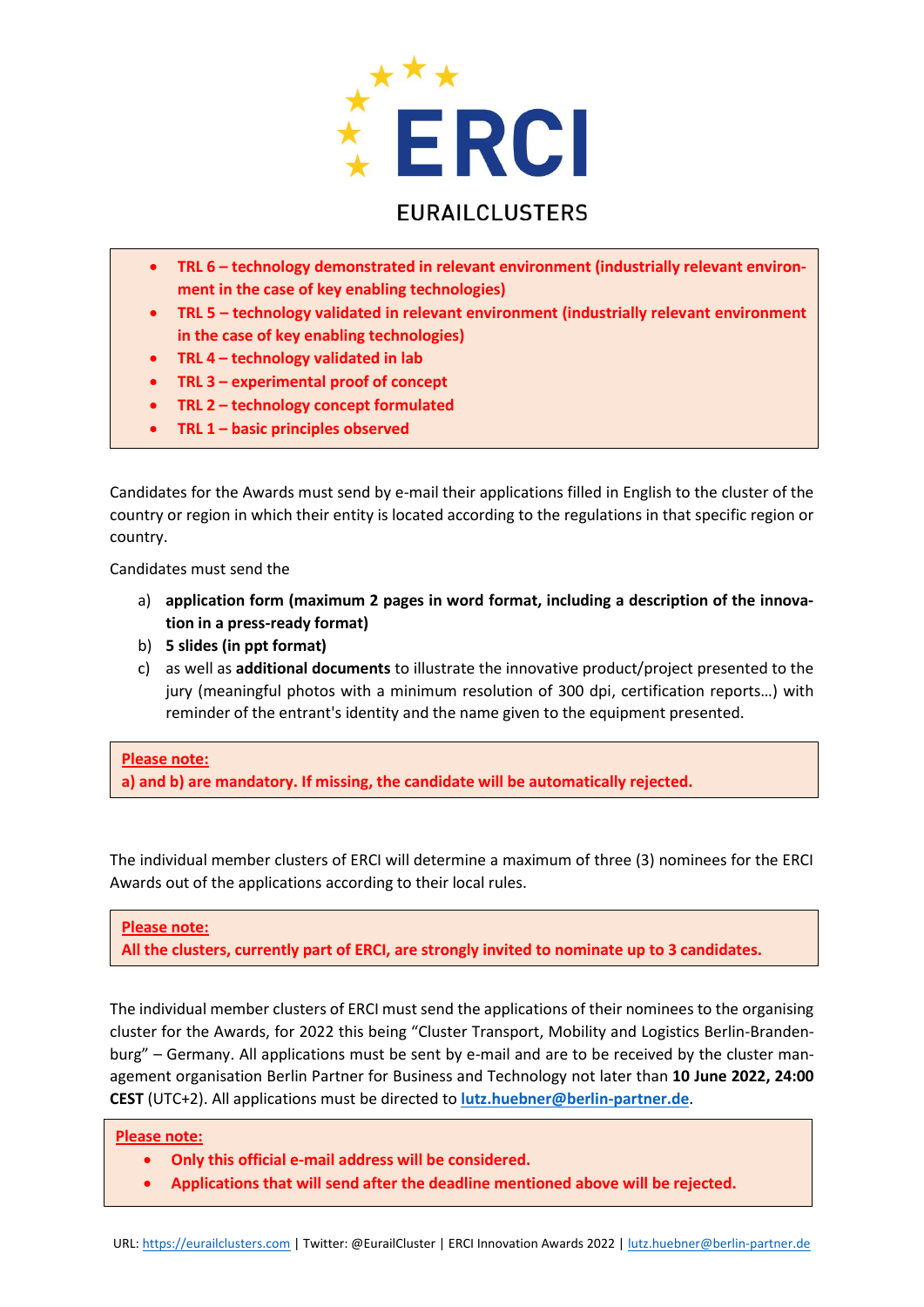

# 2.2 Selection criteria

Applications should provide as much detail as possible, bearing in particular on the following criteria**.**

| <b>Criteria</b>                                                                                                                                                      |                | <b>Weight Explanations</b>                                                                                                                                                                                                                                                                                                                                                                                                         |
|----------------------------------------------------------------------------------------------------------------------------------------------------------------------|----------------|------------------------------------------------------------------------------------------------------------------------------------------------------------------------------------------------------------------------------------------------------------------------------------------------------------------------------------------------------------------------------------------------------------------------------------|
| Innovative level of the product/<br>service with respect to the state of<br>the art                                                                                  | 3              | The Jury will assess the <b>potential</b> of these innova-<br>tions to be appreciated in relation to their ability<br>to raise new markets for the partners involved,<br>and in terms of scientific and technical advances.<br>The best project will bring a major innovation into<br>the railway market.<br>R&D will be provided corresponding to a market<br>issue and the link with this issue will be high-<br>lighted.        |
| Economic benefits produced                                                                                                                                           | $\overline{2}$ | The Jury will assess the economic benefits the in-<br>novation will bring to the buyer of the innovation.                                                                                                                                                                                                                                                                                                                          |
| Competitive advantage the Innovation<br>brings/can bring to the enterprise                                                                                           | $\overline{2}$ | The Jury will assess the competitive advantage the<br>project will bring to the developer of the innova-<br>tion: development of business activity, new mar-<br>kets opportunities, jobs created or to be created,<br><b>R&amp;D.</b><br>In addition, the following are also positive indica-<br>tors of impact: patenting, contribution to future<br>standardization, creation of new businesses,<br>structuring a research team, |
| Positive Societal impact the Innova-<br>tion brings with respect to the Socie-<br>tal and Competitive Challenges de-<br>fined at European and International<br>level | $\mathbf{1}$   | The Jury will make sure the project is developed in<br>coherence with of the White Book for transport<br>and other initiatives like Shift <sup>2</sup> Rail and ERRAC SRA<br>V Visions to 2050 (Safety, Security, Capacity, En-<br>ergy efficiency, Maintainability, Interoperability,<br>Intermodality, )                                                                                                                         |
| Creation of the Innovation by net-<br>working (with other enterprises or re-<br>search bodies)                                                                       | $\mathbf{1}$   | The Jury will assess if the product developed is the<br>result of a cooperation and the added value of the<br>team work.                                                                                                                                                                                                                                                                                                           |
| Effect scope (country, Europe, world -<br>geographic aspects)                                                                                                        | $\mathbf{1}$   | The Jury will assess if the company took into ac-<br>count, in its state of the art, European projects<br>and even international projects if it is relevant to<br>the targeted market.<br>The jury will also assess if the project will affect<br>the international strategy of the companies by<br>creating new market opportunities internationally.                                                                             |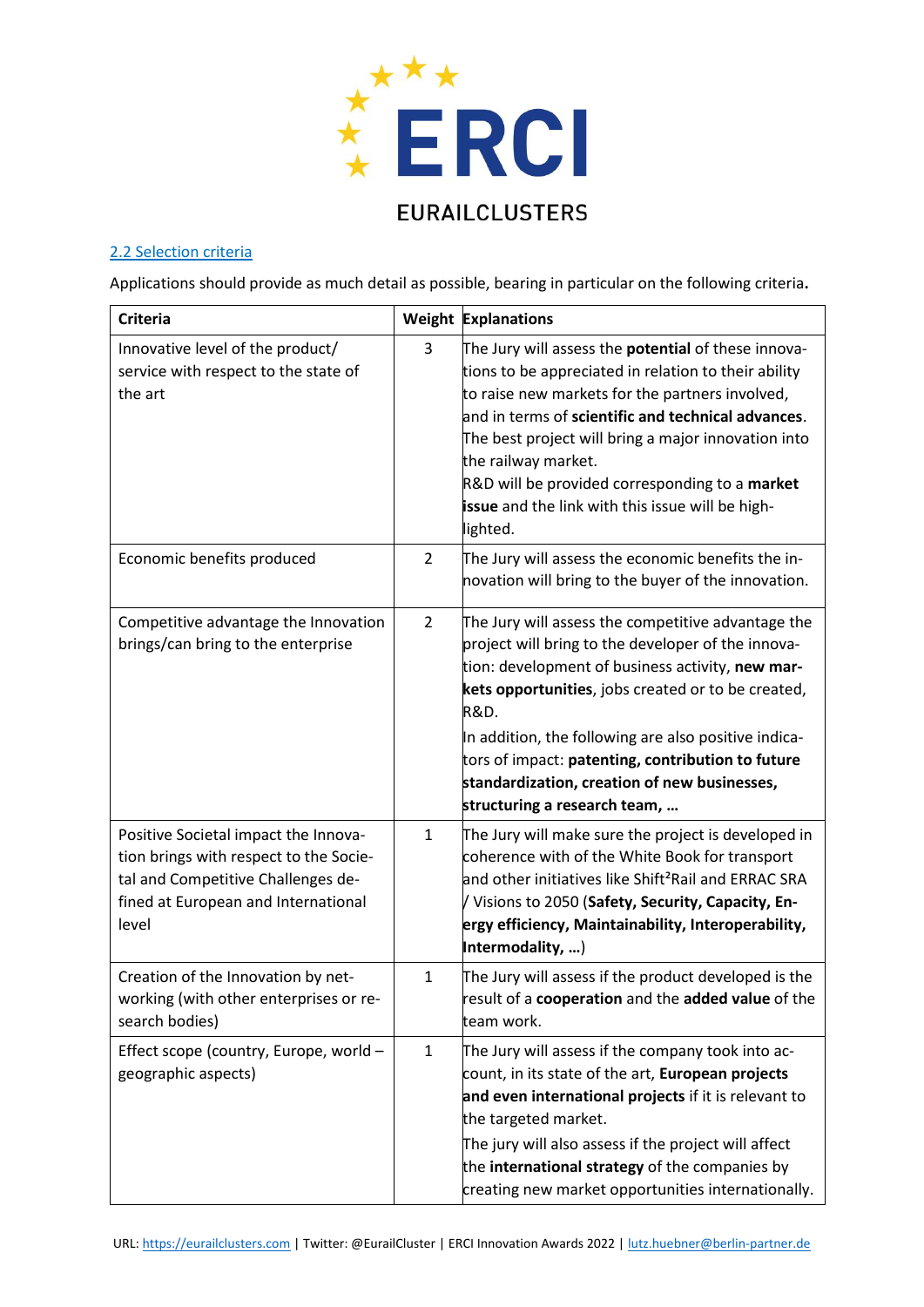

According to the following system, each Jury member will grade the application in each of the aforementioned sections:

| Grade |   | Implied Points   Explanation / Quality assessment |
|-------|---|---------------------------------------------------|
| A     | 6 | Outstanding                                       |
| B     | 5 | Very Good                                         |
|       | 4 | Good                                              |
|       | 3 | Average                                           |
| F     | 2 | <b>Below average</b>                              |
|       |   | Poor                                              |

Implied points will be multiplied with the section weight and, thus, the total section result will be determined. The sum of all section results will determine the overall score.

In addition, each jury member assesses whether the applications correspond to a TRL > 6. The absolute majority of the jury members counts.

**Please note:**

**Applications that do not meet the criterion TRL > 6 according to the majority opinion of the jury will be rejected.**

The "Category Winners" will be determined according to the overall scoring. In the event of a tie, the Secretary of the Jury will have a casting vote.

After the "Category Winners" have been determined, all Jury members will be asked to nominate one applicant for the "Coup de Coeur" Category out of the remaining candidates. This will be done by certified e-mail or telephone conference.

# 2.3 Calendar

**Please note:**

**All the dates in this Regulation must be respected. Candidates or Clusters delivering late contributions will be rejected.**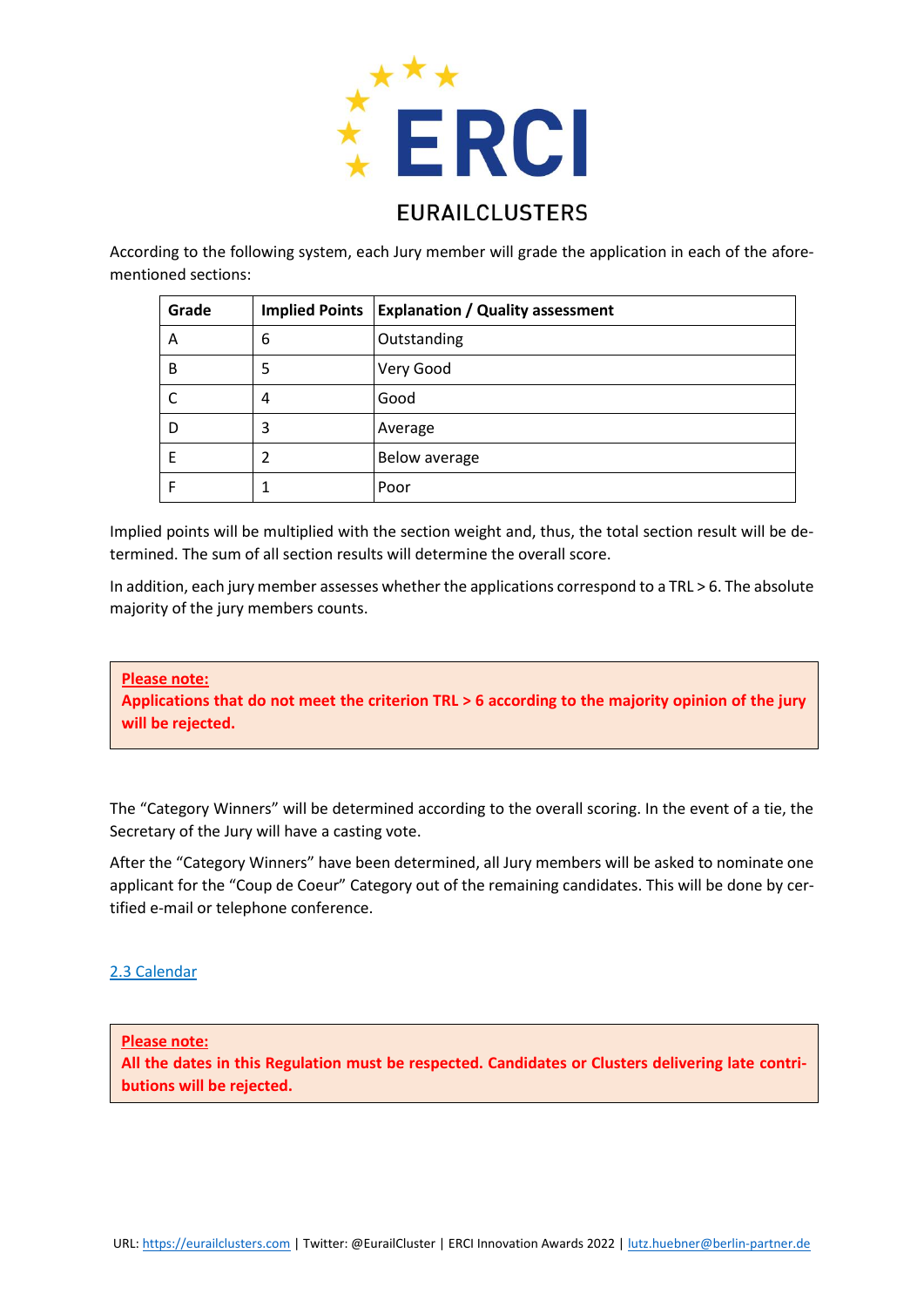

#### **Article 3: European Jury**

A European Jury composed of railway professionals from Academia, Industries, Clusters, …, will be assembled to rank entries based on the criteria indicated above.

#### **Please note:**

**The jury members shall have no doubts about the TRL – When filling the evaluation table, in the Eligibility Check ("Is the TRL > 6") there will be only available answers will be Yes and No; the answer "Unclear" would not be possible.**

#### **Please note:**

- **Each Jury member has to sign a self-declaration of not being involved in the innovation participating to the ERCI Innovation Awards 2022.**
- **The participating clusters must take this into account in advance when selecting their jury members.**

Each ERCI member cluster has the right to nominate one Jury member. The Chairperson of the Jury shall be nominated in 2022 by the Cluster Transport, Mobility and Logistics Berlin-Brandenburg according to the decision of the ERCI Steering Committee.

The Jury members must be nominated with full names, title, function and contact details **by 10 June 2022** by each ERCI partner cluster to the organising cluster management organisation Berlin Partner for Business and Technology to the email address [lutz.huebner@berlin-partner.de.](mailto:lutz.huebner@berlin-partner.de) Berlin Partner fpr Business and Technology will contact the Jury members after nomination and ask them to sign a brief confidentiality declaration.

# **Please note:**

**If during the assessment a Jury member has to resign, the corresponding cluster will immediately inform Berlin Partner for Business and Technology at [lutz.huebner@berlin-partner.de](mailto:lutz.huebner@berlin-partner.de) and nominate a substitute.**

Berlin Partner for Business and Technology – acting as management organisation of the Cluster Transport, Mobility and Logistics Berlin-Brandenburg – will provide all applications, the evaluation grid and manual to all Jury members **by 13 June 2022**.

#### **Please note:**

**The only rules to be followed by Jury members are those contained in this regulation. The evaluation grid must be fully filled and according to the rules requested. No deviation will be accepted.**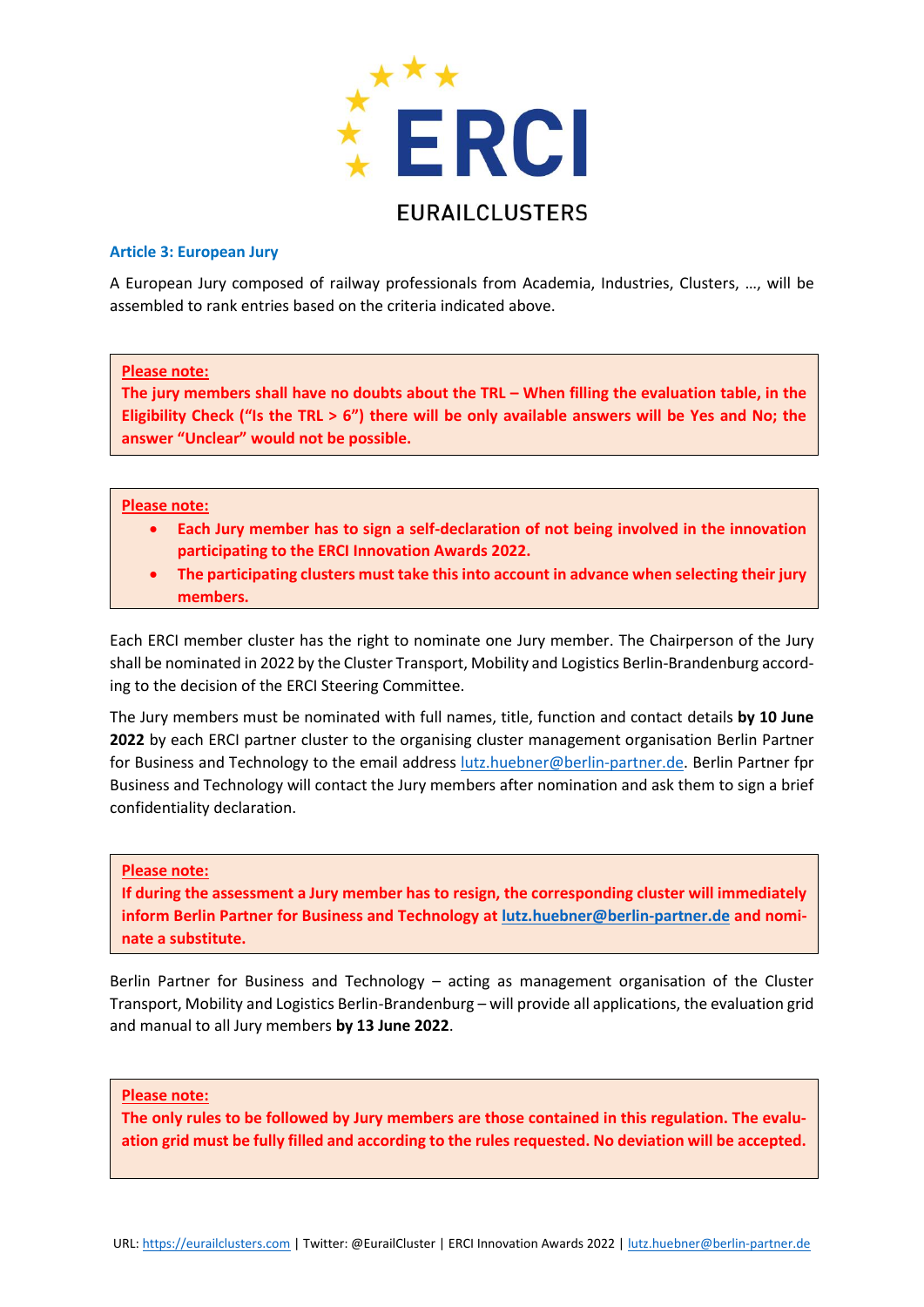

All Jury assessments must be returned to Berlin Partner for Business and Technology at [lutz.huebner@berlin-partner.de](mailto:lutz.huebner@berlin-partner.de) until **25 July 2022**. The overall results of the Jury for the prizes "Best SME" and "Best Large Enterprise" will be communicated by Berlin Partner for Business and Technology to the Jury **by 26 July 2022**. The Jury members will then vote for the "Coup de Coeur" prize by e-mail or during a joint conference call **between 26 and 29 July 2022**.

#### **Article 4: Decisions of the Jury**

The decisions of the Jury are final and without appeal.

#### **Article 5: Awards Ceremony**

The ERCI Innovation Awards 2022 Ceremony is planned to take place at InnoTrans (Berlin – Germany) latest on 23 September 2022.

#### **Article 6: External Communication**

Entries entail candidates' consent to the use of the material they provide in communications related to ERCI or the clusters involved in the contest organisation.

# **Article 7: GDPR Privacy Policy**

For the ERCI Innovation Awards 2022, all data provided by the candidates through their clusters of membership will be collected and stored by Berlin Partner for Business and Technology and by Jury members. The legal basis for processing the data is the "ERCI Innovation Awards 2022 – Regulations". The data provided will be used for the selection of ERCI Winners and for communication purposes at European level. The data will be stored for 5 years and then automatically cancelled. Earlier requests of cancellation of own data from databases of Berlin Partner for Business and Technology and Jury members must be sent to [lutz.huebner@berlin-partner.de.](mailto:lutz.huebner@berlin-partner.de)